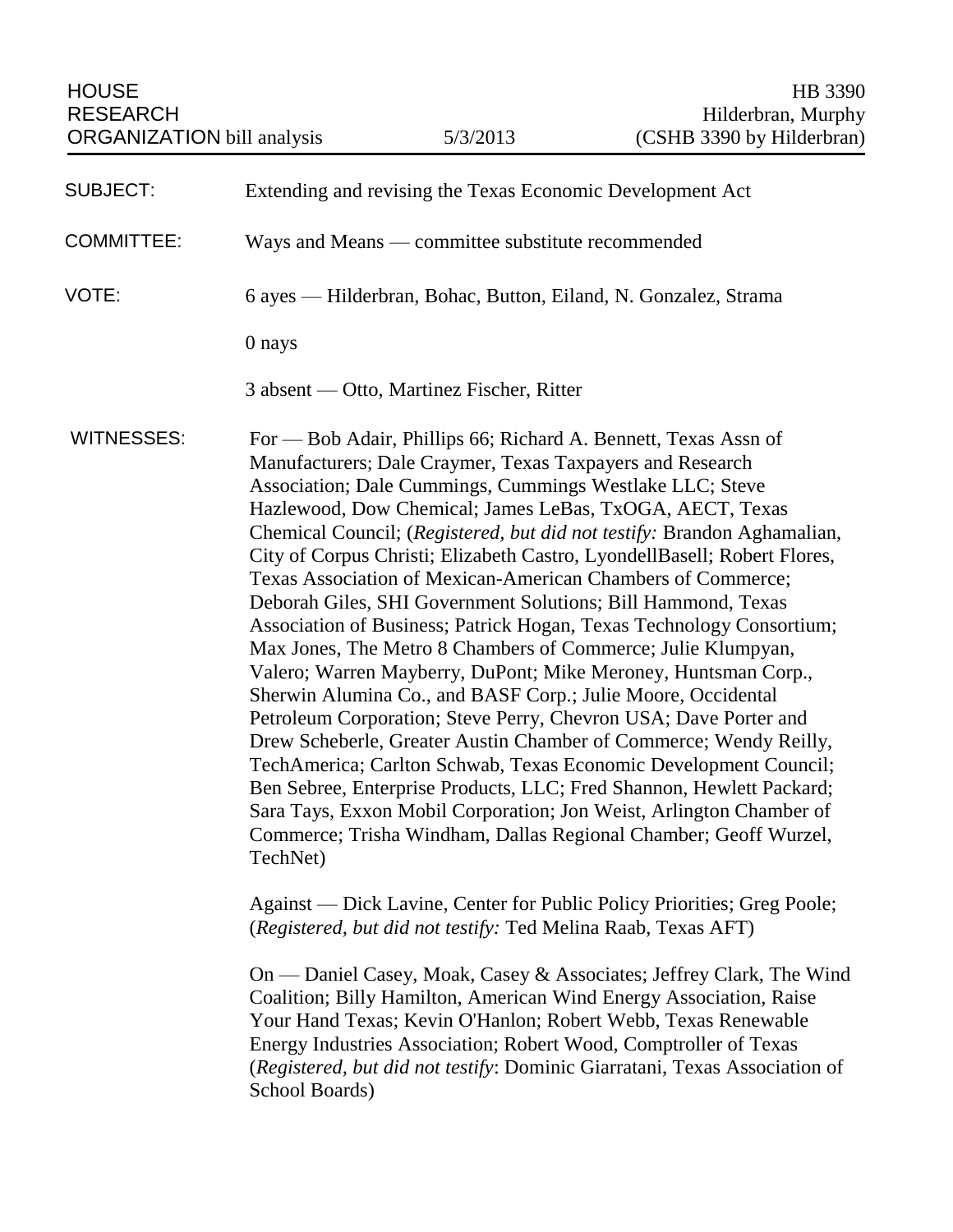| <b>BACKGROUND:</b> | In 2001, the 77th Legislature enacted HB 1200 by Brimer, known as the<br>Texas Economic Development Act. The act authorized school districts to<br>negotiate reductions on the appraised value of property for maintenance<br>and operation (M&O) in exchange for businesses locating a<br>manufacturing, research and development, or renewable energy electric<br>generation facility in the district. Districts negotiating their appraised<br>values through such agreements are held harmless by the state for<br>purposes of state education aid. Under Tax Code sec. 313.007, the<br>Economic Development Act expires December 31, 2014. |
|--------------------|-------------------------------------------------------------------------------------------------------------------------------------------------------------------------------------------------------------------------------------------------------------------------------------------------------------------------------------------------------------------------------------------------------------------------------------------------------------------------------------------------------------------------------------------------------------------------------------------------------------------------------------------------|
| DIGEST:            | CSHB 3390 would revise provisions governing the Texas Economic<br>Development Act (Chapter 313 of the Tax Code) and extend the expiration<br>date from December 31, 2014 to December 31, 2024. The extension of<br>sections of the Tax Code govern the limits on appraised value of certain<br>property used to create jobs and the limits on appraised value in certain<br>rural school districts. The bill would repeal subchapter D, which governs<br>school tax credits.                                                                                                                                                                    |
|                    | The bill also would extend the qualifying time period to 10 years from<br>eight years following an application approval. A deferral of qualifying<br>time period could not exceed six years. The bill would repeal provisions<br>that require companies pay wages that are 110 percent of the county's<br>average weekly wage for manufacturing jobs, reports on compliance with<br>energy-related agreements and other agreements.                                                                                                                                                                                                             |
|                    | <b>Qualifications.</b> CSHB 3390 would add to the definition of "qualified"<br>investment" an existing building that was expanded as part of a discrete<br>project that increased productive capacity of an existing property.                                                                                                                                                                                                                                                                                                                                                                                                                  |
|                    | The definition of "qualified job" would be amended to be a permanent,<br>full-time job that:                                                                                                                                                                                                                                                                                                                                                                                                                                                                                                                                                    |

- included coverage by a group health benefit plan that complied with the Patient Protection and Affordable Care Act; and
- paid at least 110 percent of the county average weekly wage for all jobs in the county where the job was located, but no longer the county average wage for manufacturing jobs.

**Certificate of limitation.** The comptroller could not issue a certificate for a limitation on appraised value without determining that: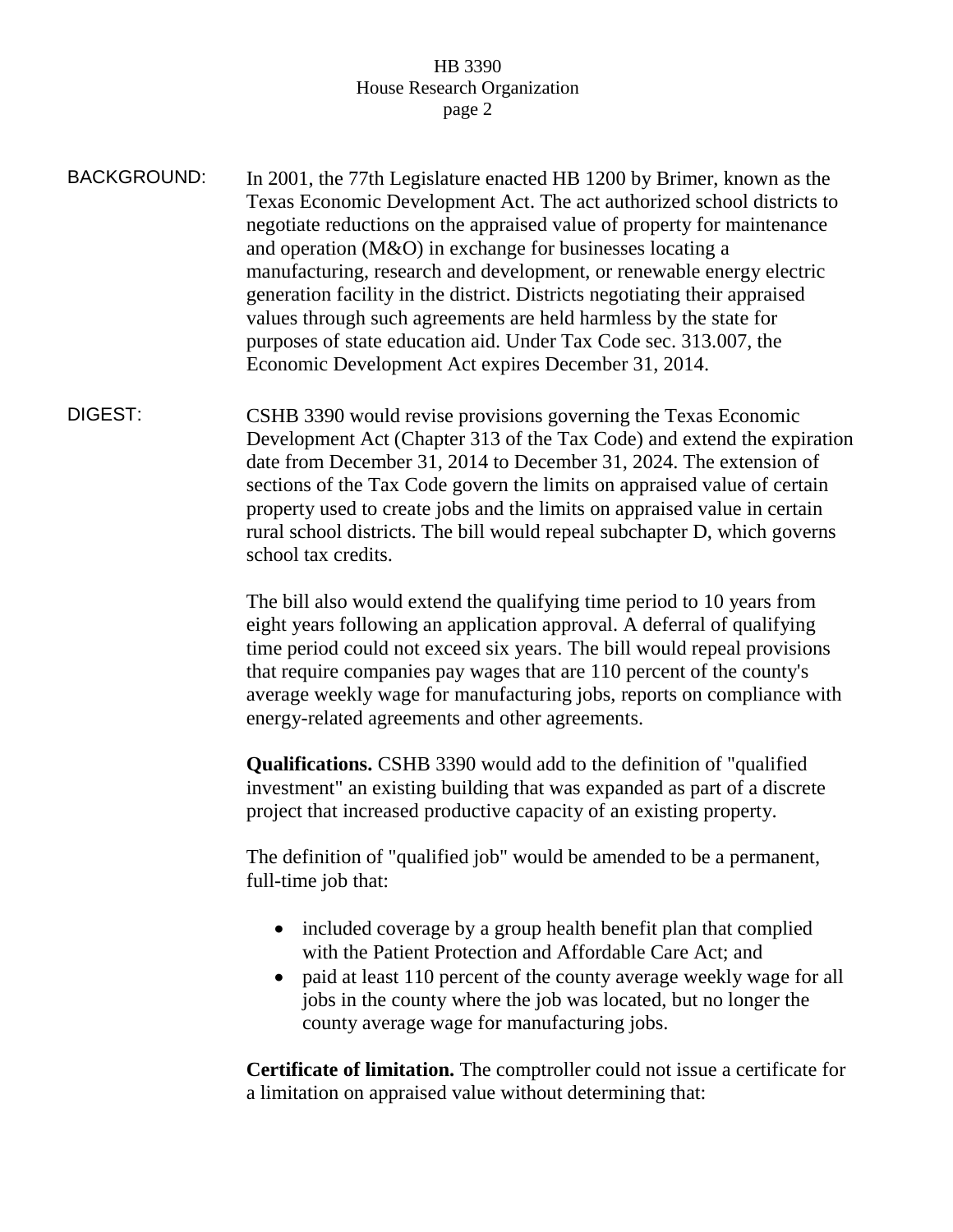- the project proposed by the applicant would likely generate tax revenue within 20 years in an amount sufficient to offset the school district maintenance and operations property tax revenue lost as a result of the agreement; and
- the limitation on appraised value was a significant consideration in determining whether to invest capital and construct the project in this state.

The comptroller would be instructed to strictly interpret the criteria and selection criteria and issue certificates for limitations on appraised value only for those applications for property tax benefit that create high-paying jobs, provide a net benefit to the state over the long-term, and advance the state's economic development goals.

**Texas Priority Project.** A Texas Priority Project would be eligible for a limitation on appraised value under Chapter 313. A Texas Priority Project would be defined as a project on which the applicant has committed to spend or allocate a qualified investment of at least \$1 billion.

**Procedures.** Within 90 days of receiving a copy of the application, the comptroller would issue a certificate for a limitation on appraised value of the property and provide the certificate to the governing body of the school district or provide a written explanation of the comptroller's decision not to issue a certificate. A district board could request that the comptroller submit a recommendation as to whether the new jobs creation requirement should be reduced or waived and, if reduced, the number of new jobs that would be required.

The bill would delete a requirement for a school district board to conduct a public hearing and receive a vote of at least two-thirds prior to approving an application. The comptroller would submit a biennial assessment of the Economic Development Act agreements that included specific metrics.

**Economic impact evaluation.** An economic impact evaluation additionally would have to include:

• the comptroller's determination whether to issue a certificate for the limitation on appraised value of the property and, if requested, the comptroller's recommendation regarding waiver or reduction of the new jobs requirement; and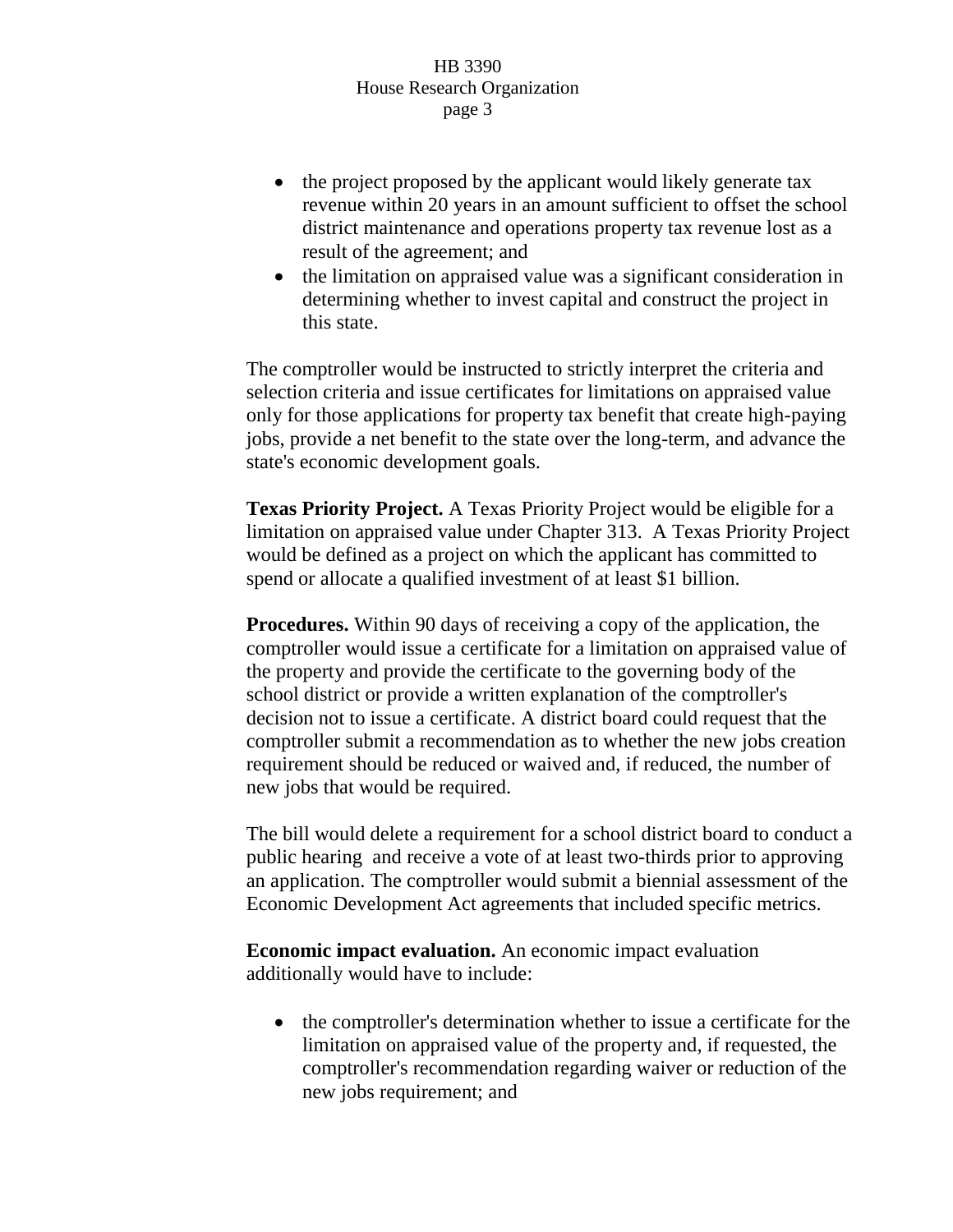• the industry standard for the number of employees reasonably necessary for the operation of the facility described.

An impact evaluation would not have to include:

- the number of new facilities built or expanded in the region during the preceding two years that were eligible for a limitation;
- the effect of the applicant's proposal on the number or size of the district's instructional facilities; or
- the projected future tax credits if the applicant also applied for school tax credits.

**Strategic investment area.** The bill would broaden provisions in Subchapter C applying to certain rural school districts to also apply to strategic investment areas. It would define "strategic investment area" as:

- a county with unemployment above the state average and per capita income below the state average;
- an area that was a federally designated urban enterprise community or an urban enhanced enterprise community; or
- a designated defense economic readjustment zone.

The comptroller would determine areas that qualified as strategic investment areas and publish a list and map of the designated areas.

**Effective date.** The bill would take effect January 1, 2014.

SUPPORTERS SAY: CSHB 3390 would extend and improve the Texas Economic Development Act, which has proved to be a great engine of economic development for the state. CSHB 3390 would improve the state's ability to deliver these benefits in several key ways, including:

- securing the program for the near future with a 10-year extension of the sunset clause;
- adding measures to ensure that the incentives were ultimately a good deal for Texans by requiring that the comptroller make a judgment that the value of the project would exceed its cost; and
- extending the qualifying benefit period from eight years to 10 years to increase the maximum potential benefit of the incentives.

The local tax revenue that school districts forgo as a result of Chapter 313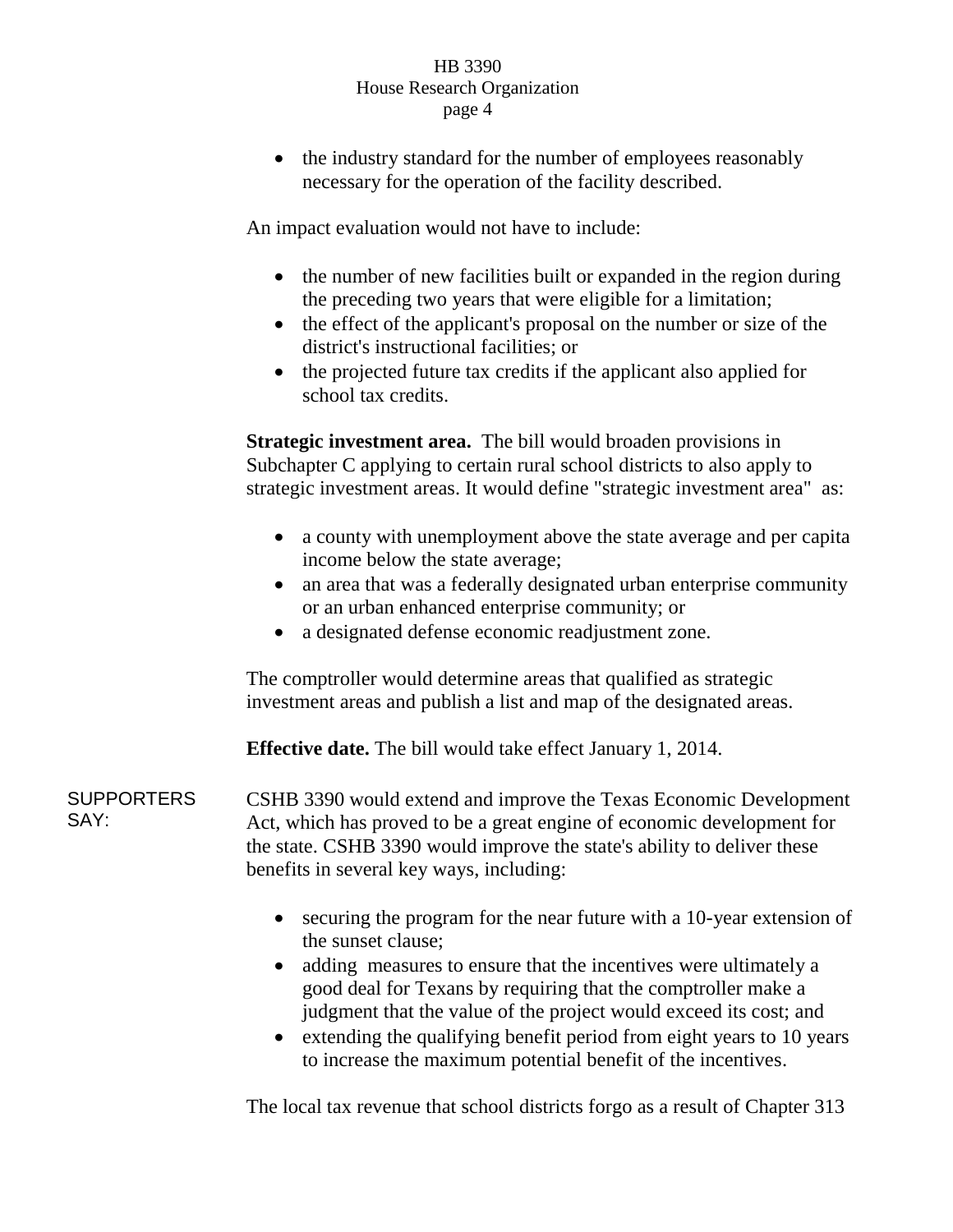|                          | projects has been more than offset by economic contributions made as a<br>result of the credit.                                                                                                                                                                                                                                                                                                                                                                                                                                                                                                           |
|--------------------------|-----------------------------------------------------------------------------------------------------------------------------------------------------------------------------------------------------------------------------------------------------------------------------------------------------------------------------------------------------------------------------------------------------------------------------------------------------------------------------------------------------------------------------------------------------------------------------------------------------------|
|                          | According to the comptroller, owners of Chapter 313 projects have<br>invested about \$42.2 billion in Texas through 2011 and have projected a<br>\$62.4 billion investment over the lifetime of the project agreements. Of the<br>total investment associated with 128 agreements, 57 percent of the<br>investments are in manufacturing and 26 percent are in renewable energy.<br>The remaining 17 percent are in research and development, clean coal,<br>advanced clean energy, electric power generation, and nuclear electric<br>power generation.                                                  |
|                          | Chapter 313 has been a significant factor in the state's ability to draw<br>industry leaders in renewable energy and other sectors to locate in Texas.                                                                                                                                                                                                                                                                                                                                                                                                                                                    |
|                          | There is stiff competition nationally and internationally for industries and<br>purposes included under chapter 313. The economic development tax<br>abatements, along with other incentives, allow the state to maintain<br>competitiveness and remain a leading location for businesses to relocate.                                                                                                                                                                                                                                                                                                    |
| <b>OPPONENTS</b><br>SAY: | CSHB 3390 would extend and expand chapter 313 without significant<br>increases in oversight. Existing abatement agreements established under<br>chapter 313 will cost the state an estimated \$4.2 billion in lost property<br>taxes and tax credits over the life of these agreements.                                                                                                                                                                                                                                                                                                                   |
|                          | The proposed chapter 313 expansions would reduce property taxes paid by<br>companies to school districts by an additional \$4.4 billion over the course<br>of newly authorized agreements, which would increase the state cost of<br>funding school-finance formulas by the same amount. In addition, the cost<br>per job created by chapter 313, at roughly \$350,000, is inordinately high.                                                                                                                                                                                                             |
|                          | The shortcomings of chapter 313 have been well documented by multiple<br>sources. CSHB 3390 would not take clear steps to address these problems.<br>Further, the bill would extend the program for 10 years to Dec. 31, 2024,<br>and make all changes effective on Jan. 1, 2014. Since its inception in<br>2001, chapter 313 has never been extended for more than six years at a<br>time. Most recently, the program was extended in 2007 to expire in 2011.<br>The program has the potential to have such a massive impact on state<br>revenue it would be dangerous to extend it for such a duration. |
|                          | CSHB 3390 would weaken wage standards for all agreements to the                                                                                                                                                                                                                                                                                                                                                                                                                                                                                                                                           |